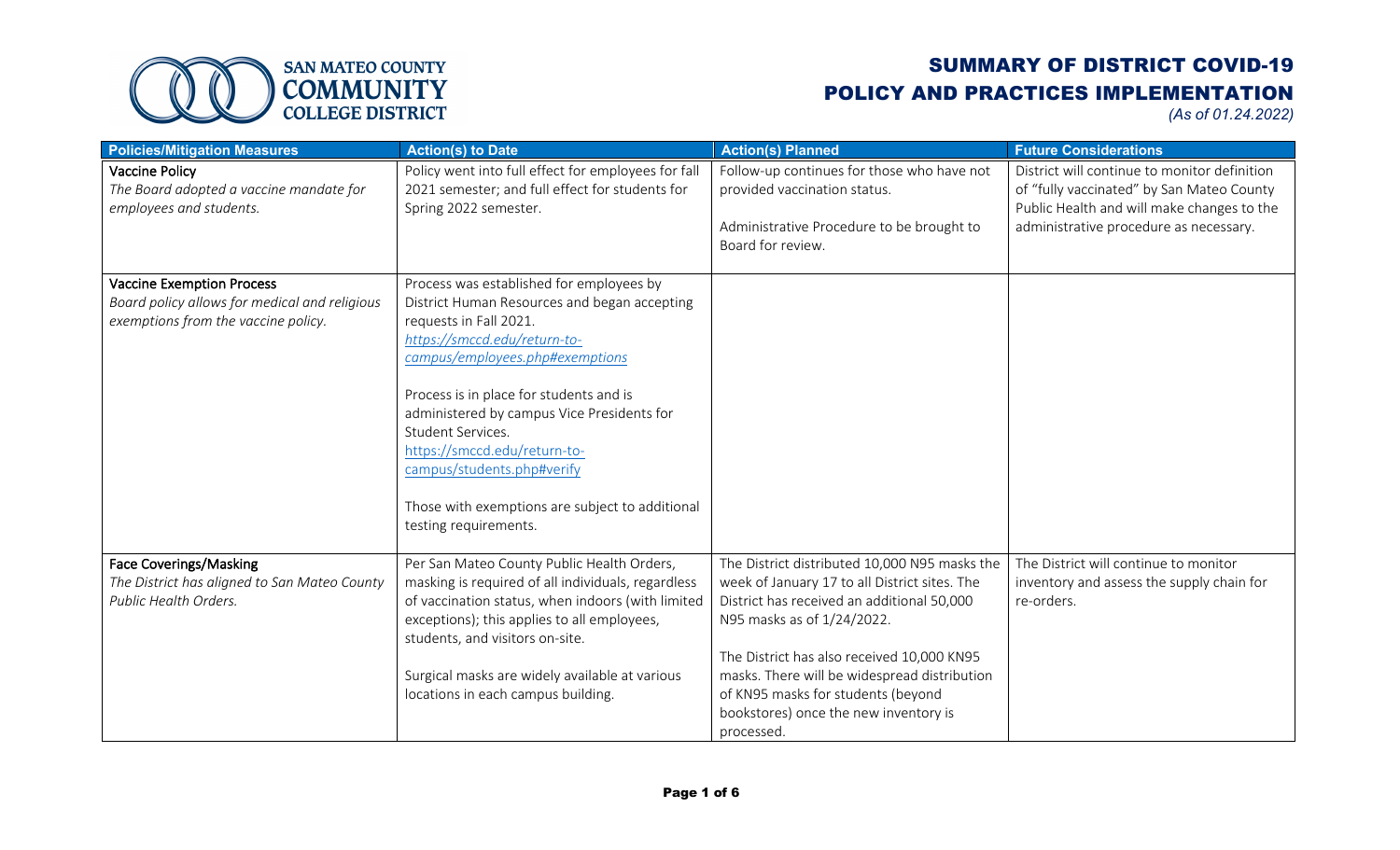

| <b>Policies/Mitigation Measures</b>                                                                                                                      | <b>Action(s) to Date</b>                                                                                                                                                                                                                                                                                                                                                                                                                                                                                                                                                                                                                                                                                                                                                                                                                                                                                                                             | <b>Action(s) Planned</b>                                                                                                                                                                                                                                                                                                                                                                                                                                                                                      | <b>Future Considerations</b>                                                    |
|----------------------------------------------------------------------------------------------------------------------------------------------------------|------------------------------------------------------------------------------------------------------------------------------------------------------------------------------------------------------------------------------------------------------------------------------------------------------------------------------------------------------------------------------------------------------------------------------------------------------------------------------------------------------------------------------------------------------------------------------------------------------------------------------------------------------------------------------------------------------------------------------------------------------------------------------------------------------------------------------------------------------------------------------------------------------------------------------------------------------|---------------------------------------------------------------------------------------------------------------------------------------------------------------------------------------------------------------------------------------------------------------------------------------------------------------------------------------------------------------------------------------------------------------------------------------------------------------------------------------------------------------|---------------------------------------------------------------------------------|
|                                                                                                                                                          | Personal Protective Equipment (PPE) - N95,<br>KN95, and surgical masks and face shields - are<br>widely available for any employee who wants<br>them.<br>Free KN95 masks are available to students via<br>the bookstores.                                                                                                                                                                                                                                                                                                                                                                                                                                                                                                                                                                                                                                                                                                                            | The District does not mandate the type of<br>face covering required. N95 and KN95 masks<br>are preferred and the District will continue to<br>message this to students, while also<br>increasing KN95 availability and distribution.                                                                                                                                                                                                                                                                          |                                                                                 |
| <b>Testing</b><br>Each college site offers testing services with a<br>dedicated employee responsible for<br>administering tests and tracking compliance. | The District is prioritizing tests to employees and<br>students who are required to regularly test due<br>to having an exemption from the vaccination<br>requirement. Information about on-campus<br>testing can be found here:<br>https://smccd.edu/return-to-<br>campus/employees.php#covidtesting<br>The District offers on-site COVID-19 testing at<br>CSM, in cooperation with San Mateo County, for<br>employees, students, and members of the<br>public. https://smccd.edu/return-to-<br>campus/testing.php<br>Regardless of test availability, employees and<br>students are encouraged to stay home if they<br>are not feeling well. MOUs with the collective<br>bargaining units allow employees to work<br>remote while under quarantine if they are<br>feeling well enough to do so. This benefit<br>extends to employees who may need to stay<br>home because of child or dependent care<br>responsibilities due to COVID. The Academic | The District will receive its first order of 7,500<br>antigen rapid test kits on 1/27/2022. Antigen<br>test kits will be made available to all<br>employees, free of charge, by 1/31/2022.<br>Antigen tests will also be available to any<br>student who needs a test to return from<br>required isolation due to an on-campus<br>exposure.<br>The District is has ordered an additional<br>15,000 antigen rapid test kits, with the plan<br>to make kits readily available to all employees<br>and students. | The District is evaluating vendors to provide<br>expanded testing capabilities. |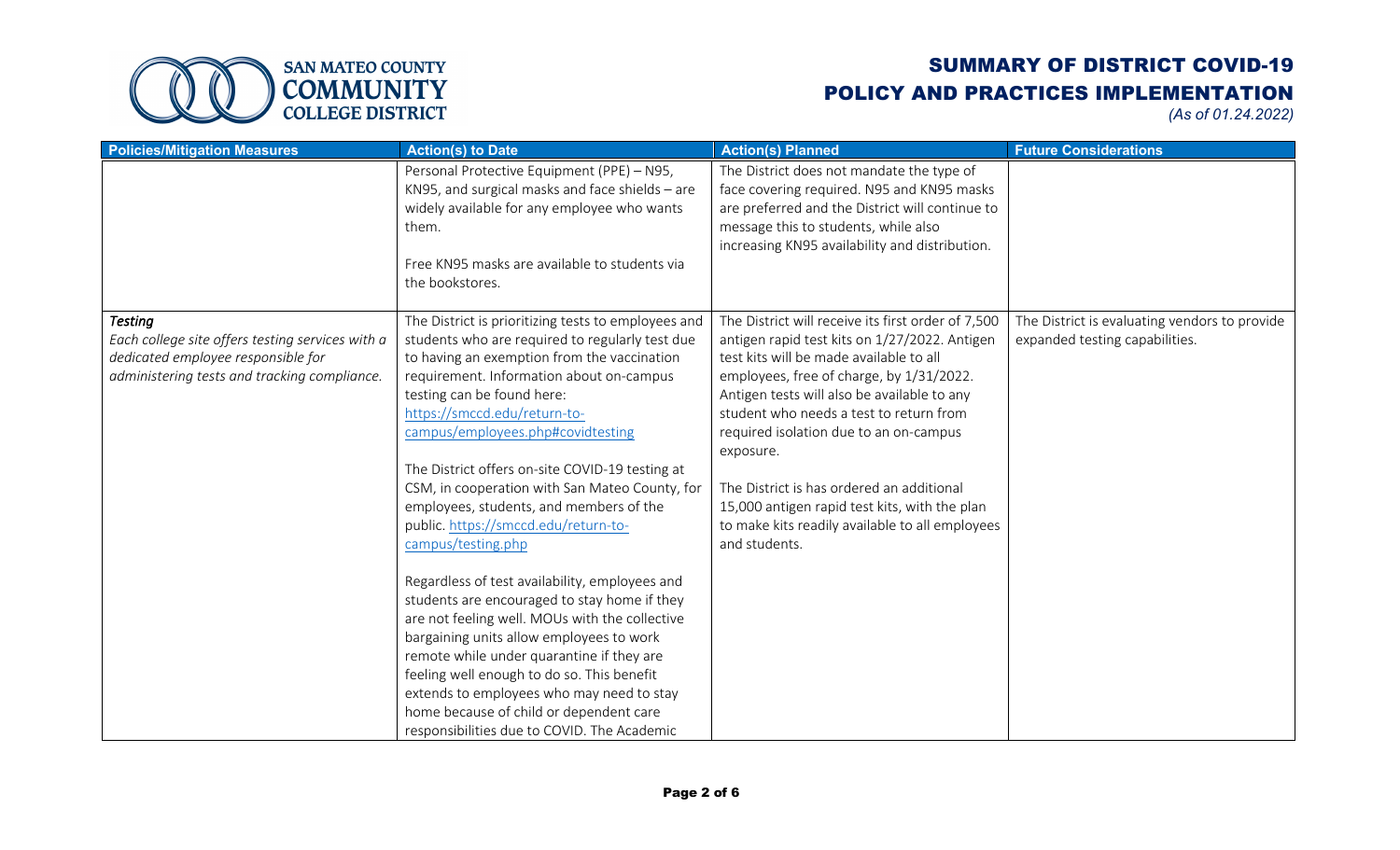

| <b>Policies/Mitigation Measures</b>                                                                                                                                                                                                                                         | <b>Action(s) to Date</b>                                                                                                                                                                                                                                                                                                                                                                | <b>Action(s) Planned</b>                                                                                                                                                                                           | <b>Future Considerations</b> |
|-----------------------------------------------------------------------------------------------------------------------------------------------------------------------------------------------------------------------------------------------------------------------------|-----------------------------------------------------------------------------------------------------------------------------------------------------------------------------------------------------------------------------------------------------------------------------------------------------------------------------------------------------------------------------------------|--------------------------------------------------------------------------------------------------------------------------------------------------------------------------------------------------------------------|------------------------------|
|                                                                                                                                                                                                                                                                             | Senate has provided guidance for faculty<br>working with students who may miss on-campus<br>classes due to illness.                                                                                                                                                                                                                                                                     |                                                                                                                                                                                                                    |                              |
| <b>Vaccination Clinics</b><br>The District is conducting COVID-19<br>vaccination pop-up clinics, which have been<br>hosted at all three campuses for all members<br>of the community.<br>https://smccd.edu/return-to-<br>campus/vaccine-info.php                            | Pop-up clinics have been available at all three<br>campuses (for use by all District employees and<br>students) for the last few semesters.<br>Clinics are for first-time vaccination and<br>boosters.                                                                                                                                                                                  | For Spring 2022 semester, seven dates<br>were/are available: January 11, February 1<br>and 22, March 15, April 5 and 26, and May<br>17, 2022.                                                                      |                              |
| Ventilation/Filtration<br>Appropriate ventilation/filtration and<br>sanitation protocols are in place (or<br>alternatives have been identified) for<br>buildings to ensure compliant working<br>conditions.<br>https://smccd.edu/return-to-<br>campus/facilities-safety.php | All the spaces in the District have adequate<br>ventilation, either using mechanical ventilation<br>or natural ventilation. In addition, the District<br>has met or exceeds Cal/OSHA requirements by<br>enhancing ventilation, air flow, and filtration in<br>the buildings.<br>A report was prepared and video was produced<br>explaining the ventilation and filtration<br>processes. | Employees can request a workplace<br>assessment by facilities team.<br>https://smccd.edu/return-to-<br>campus/recovery.php#workplace<br>The District will take action to accommodate<br>employees where necessary. |                              |
| Sanitization and Hygiene<br>The District utilizes sanitization and hygiene<br>strategies are identified to mitigate the<br>spread of COVID-19.                                                                                                                              | Facilities custodians clean and disinfect the<br>following spaces/items at least once daily:<br>High use community spaces: in-use<br>classrooms, break rooms, work rooms,<br>conference rooms, etc.<br>High touch points: handrails, door<br>handles, elevator buttons, etc.<br>Restrooms                                                                                               |                                                                                                                                                                                                                    |                              |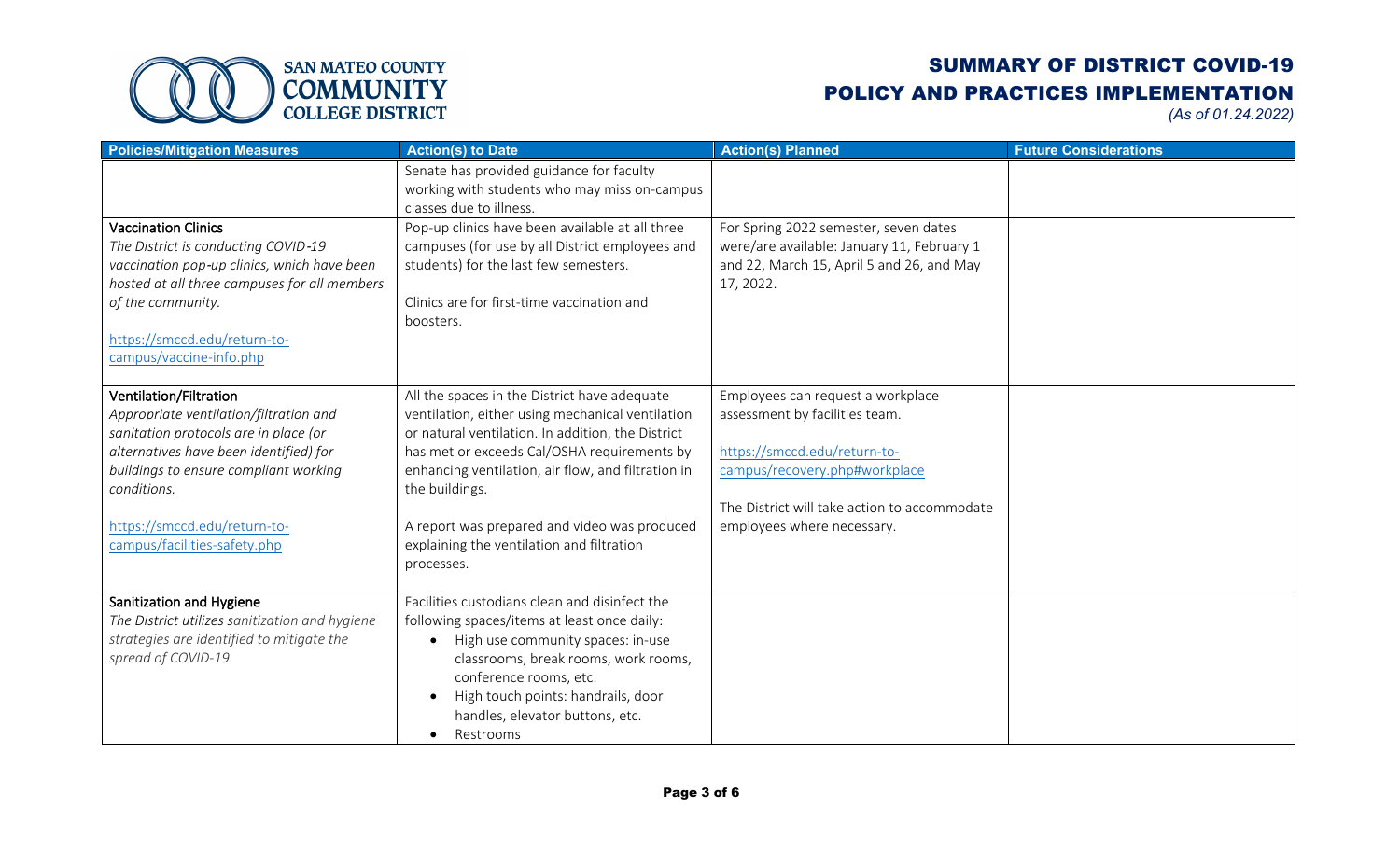

| <b>Policies/Mitigation Measures</b>                                                                                                                                                    | <b>Action(s) to Date</b>                                                                                                                                                                                                                                                                                                                                                                                                                                                                                                                                                                               | <b>Action(s) Planned</b>                                                                                                                                                                                                                                             | <b>Future Considerations</b> |
|----------------------------------------------------------------------------------------------------------------------------------------------------------------------------------------|--------------------------------------------------------------------------------------------------------------------------------------------------------------------------------------------------------------------------------------------------------------------------------------------------------------------------------------------------------------------------------------------------------------------------------------------------------------------------------------------------------------------------------------------------------------------------------------------------------|----------------------------------------------------------------------------------------------------------------------------------------------------------------------------------------------------------------------------------------------------------------------|------------------------------|
|                                                                                                                                                                                        | All campus community members are expected<br>to participate in effective hand hygiene by<br>washing and sanitizing hands frequently, and<br>sanitizing the furniture, fixtures, and equipment<br>they touch and use.<br>Hand sanitizing stations are available in each<br>building and cleaning wipes are available in<br>offices.                                                                                                                                                                                                                                                                     |                                                                                                                                                                                                                                                                      |                              |
| Isolation/Quarantine/Reporting<br>Public health officials have prescribed<br>isolation/quarantine/reporting protocols for<br>those who contract and/or who are exposed<br>to COVID-19. | The District follows San Mateo County Public<br>Health protocols regarding COVID-19 isolation<br>and quarantine.<br>The latest requirements regarding insolation and<br>quarantine can be found here (this includes an<br>instructional video):<br>https://smccd.edu/return-to-<br>campus/employees.php#cases<br>Additionally, the District investigates reports of<br>positive COVID cases or exposures on District<br>property in collaboration with the San Mateo<br>County Health Department. An active report is<br>maintained at:<br>https://smccd.edu/return-to-<br>campus/exposures-report.php | The CDC and County Public Health have<br>recently revised their isolation/quarantine<br>protocols. The District is aligned with these<br>new standards and documentation regarding<br>isolation and quarantine reflects the most<br>recent County health directives. |                              |
| Accommodations                                                                                                                                                                         | The District established accommodations                                                                                                                                                                                                                                                                                                                                                                                                                                                                                                                                                                |                                                                                                                                                                                                                                                                      |                              |
|                                                                                                                                                                                        | protocols for both medical and non-medical<br>accommodation requests. All medical-related                                                                                                                                                                                                                                                                                                                                                                                                                                                                                                              |                                                                                                                                                                                                                                                                      |                              |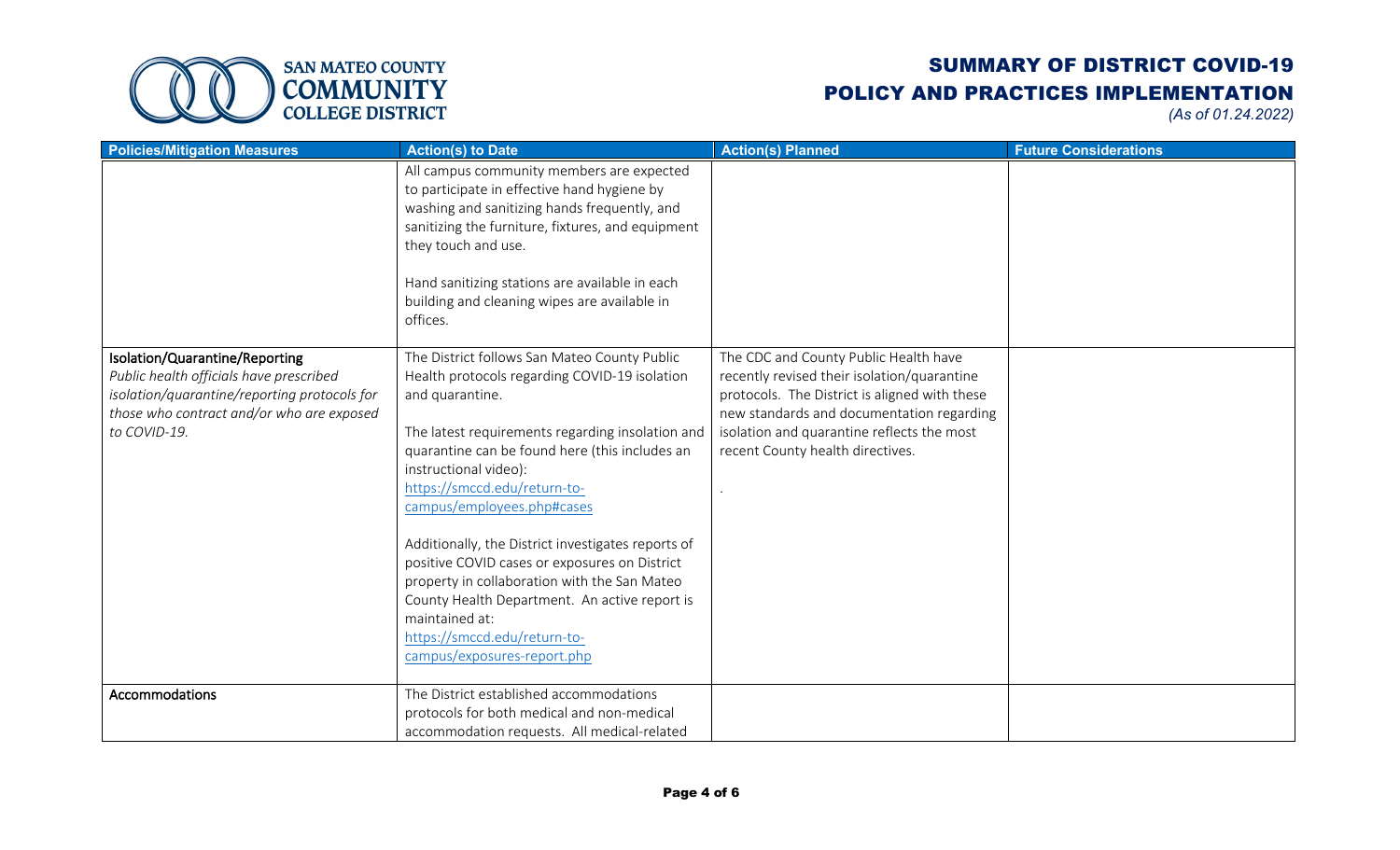

| <b>Policies/Mitigation Measures</b>                                                                                                                                                                              | <b>Action(s) to Date</b>                                                                                                                                                                                                                                                                                                                                                                                                                                                                                                                                                        | <b>Action(s) Planned</b>                                                                                            | <b>Future Considerations</b>                                                      |
|------------------------------------------------------------------------------------------------------------------------------------------------------------------------------------------------------------------|---------------------------------------------------------------------------------------------------------------------------------------------------------------------------------------------------------------------------------------------------------------------------------------------------------------------------------------------------------------------------------------------------------------------------------------------------------------------------------------------------------------------------------------------------------------------------------|---------------------------------------------------------------------------------------------------------------------|-----------------------------------------------------------------------------------|
| Some employees may have circumstances<br>that will prevent them from returning to on-<br>site work immediately.                                                                                                  | requests are processed by District Human<br>Resources utilizing an established interactive<br>process; and most non-medical-related requests<br>are processed at the site-level.<br>https://smccd.edu/humanresources/reasonable-<br>accommodation.php                                                                                                                                                                                                                                                                                                                           |                                                                                                                     |                                                                                   |
| <b>Flexible Work Location</b><br>Flexibility to work on-site and remotely has<br>allowed employees to support students and<br>has created a modern working environment<br>that creates positive employee morale. | Flexible work location pilot began in fall 2021,<br>allowing employees to work remotely up to two<br>days per week, with at least three days per week<br>on-site (3-2 or 4-1 schedule).                                                                                                                                                                                                                                                                                                                                                                                         | This pilot program continues for the 2022<br>spring semester.                                                       |                                                                                   |
| <b>Union MOUs</b><br>The District engaged in impact bargaining<br>with the three collective bargaining units<br>regarding COVID-19-related issues.                                                               | MOUs have been negotiated on a semester-by-<br>semester basis, addressing issues current at the<br>time of negotiations.                                                                                                                                                                                                                                                                                                                                                                                                                                                        |                                                                                                                     | The District will engage in impact<br>bargaining, as needed, in future semesters. |
| Communication<br>Accurate and timely information is shared<br>with employees and students.                                                                                                                       | COVID-19-related conditions and guidance (from<br>health officials) changes on a regular basis and<br>the District makes every effort to be current on<br>all matters impacting employees and students.<br>District-wide written communications have been<br>sent to all employees and students as<br>appropriate since March 2020, providing<br>information on operations, health protocols,<br>safety, etc. Additionally, in preparation for the<br>fall 2021 semester, all COVID-19 information<br>was consolidated onto one website for ease of<br>use by all stakeholders: | The Return-to-Campus website continues to<br>be updated and information revised to<br>maintain current information. |                                                                                   |